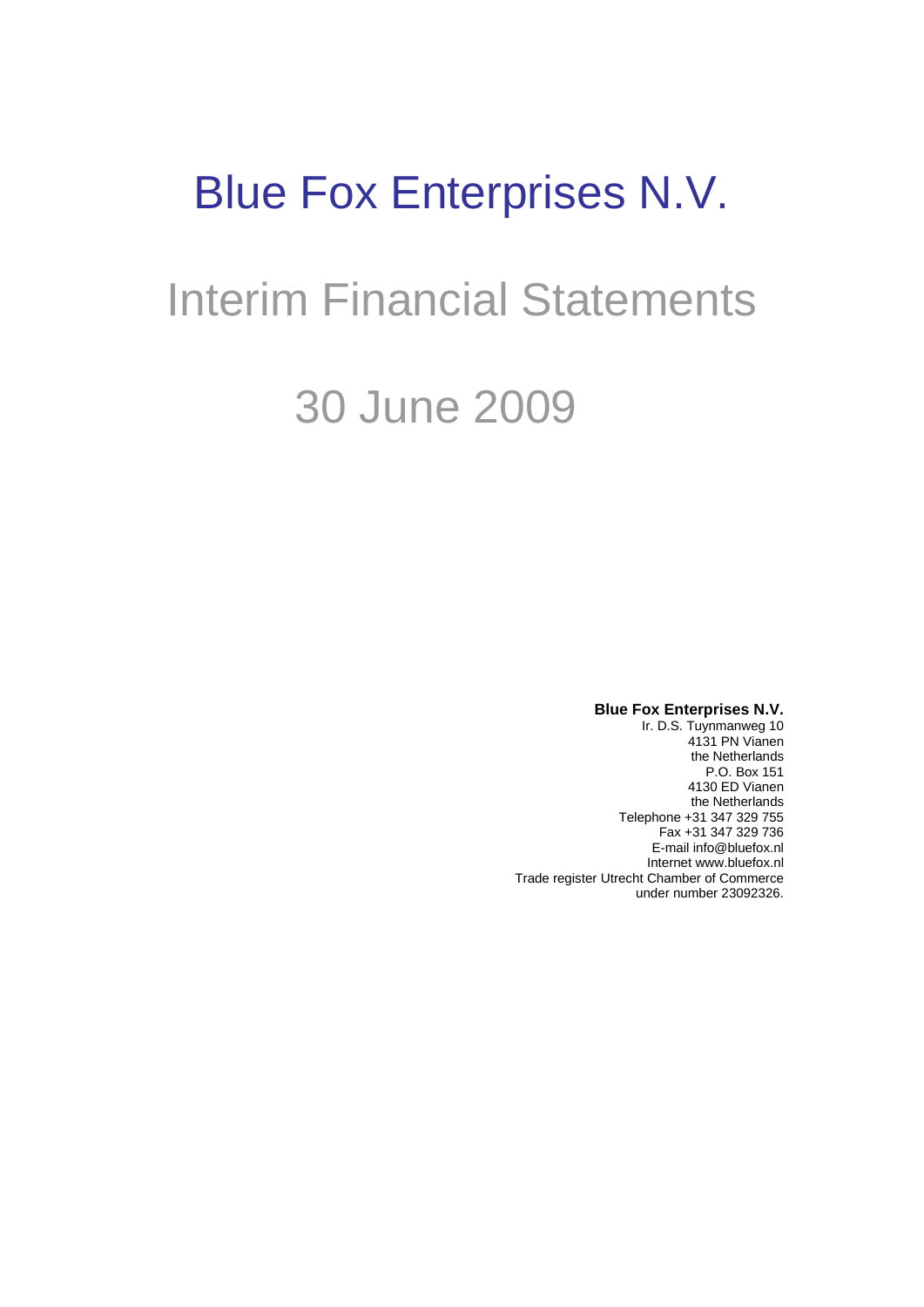## **Board of Directors' statement on the condensed halfyearly financial statements and the interim management report**

We have prepared the half-yearly financial report 2009 of Blue Fox Enterprises N.V. and the undertakings included in the consolidation taken as a whole in accordance with International Financial Reporting Standards (IFRS) as adopted by the EU and additional Dutch disclosure requirements for half-yearly financial reports.

To the best of our knowledge the condensed financial statements in this half-yearly financial report 2009 give a true and fair view of our assets and liabilities, financial position at June 30, 2009, and of the result of our consolidated operations for the first half year of 2009.

The interim management report in this half-yearly financial report includes a fair review of the development and performance of the businesses and the position of Blue Fox Enterprises N.V. and the undertakings included in the consolidation taken as a whole for the first half year and describes the principle risks and uncertainties faced by Blue Fox Enterprises N.V, and the undertakings.

Vianen, August 26th, 2009

The Board of Management<br>Pieter Aarts Pieter Aarts *Chief Executive Officer*

**Chief Operating Officer**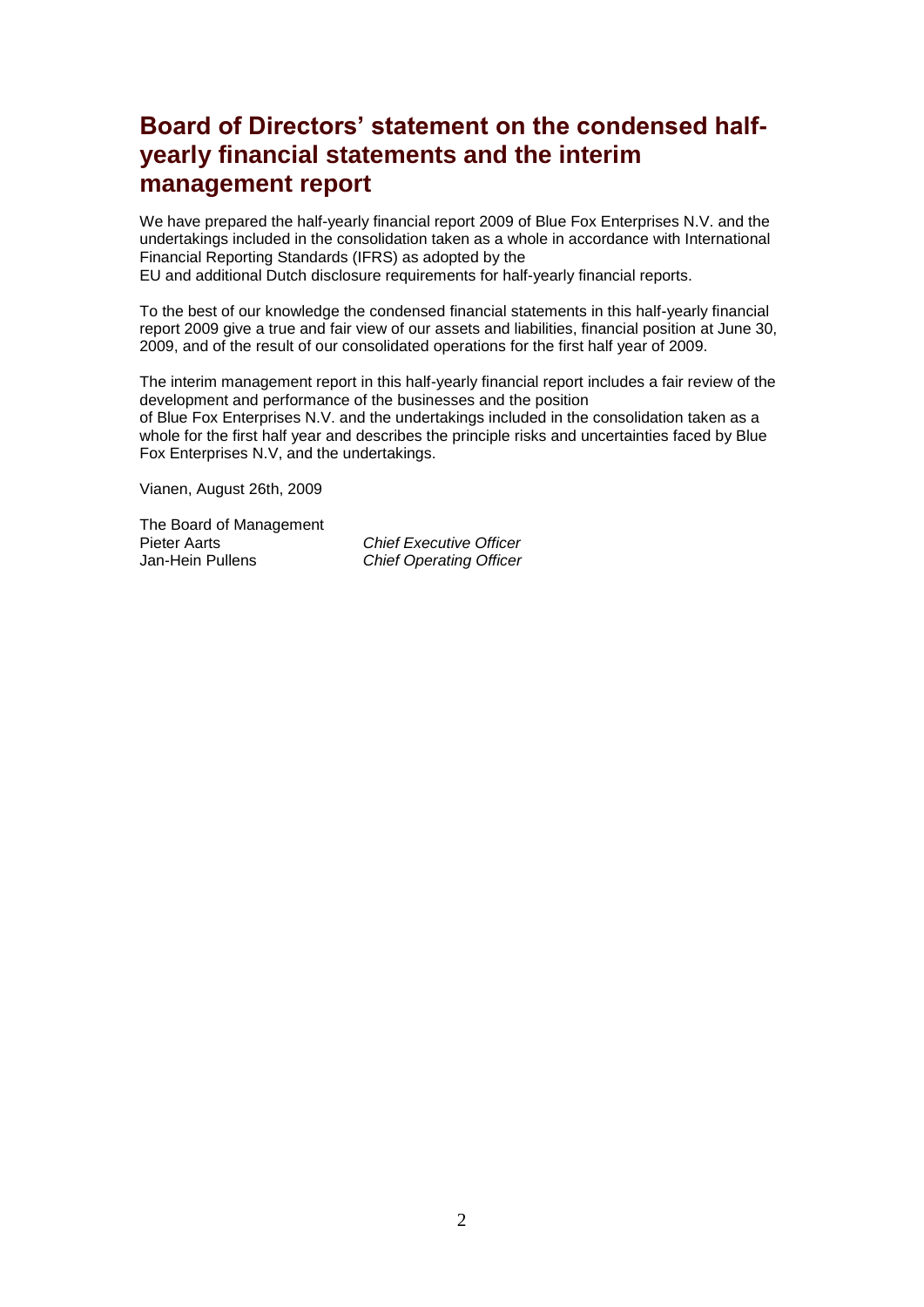## **Report by the Board of Directors**

#### **First Half 2009**

**Operational.** As of 1 January 2009, we have been appointed as directors of the company, to take responsibility for the organisation, and create and implement a long-term vision for its future.

Our focus has been the independent future of Blue Fox; a future in which NedGraphics is the key player, and in which we continue to innovate with new products and new markets. Currently, NedGraphics has a leading position in the textile and apparel markets resulting from its knowledge and expertise in these areas. For that reason, the organisation"s strategic development will be further shaped on the basis of "product leadership".

The business plan of the new Board of Directors is built around the Value Triangle. In addition to actions geared towards performance improvement and revenue growth, it also describes plans for structural market development. We continue to fine-tune this plan in light of existing business conditions. NedGraphics" key asset is CAD/CAM software development and deployment in the textile and apparel markets. Leveraging this key asset in combination with today"s market and technology innovations will enable NedGraphics to maintain its global leadership position in its market niche, and develop additional market-spanning products.

On 9 September 2009, NedGraphics will launch the new LOFT<sup>TM</sup> product line. LOFT<sup>TM</sup> is a new, online suite of products consisting of "Customer Experience" generating tools that will allow our clients to visually depict their customers" personal experiences online and otherwise. The first product release will be the Customer Experience Engine with the core user functionality to map various real life products into a customer"s own personal environment, simply and easily. After the official launch, NedGraphics will continue to update the market on new functionalities and application areas for existing and new clients of this innovative product. NedGraphics' website (www.nedgraphics.com) will provide regular updates on the overall development progress. With the  $LOFT^{TM}$  program, the Company expects to increase their market share over the next three years.

**Financial results.** Blue Fox ended the first half of 2009 with a net loss of € 1.5 million (first half 2008: € 4.1 million loss). The improved result of H1 2009 was mainly due to the sale in 2008 of the Porini activities, which generated a loss of  $\epsilon$  3.7 million from operations and disposal in H1 2008. The operating result for H1 2009 amounted to € 1.4 million negative (H1 2008:  $€ 0.3$  million negative).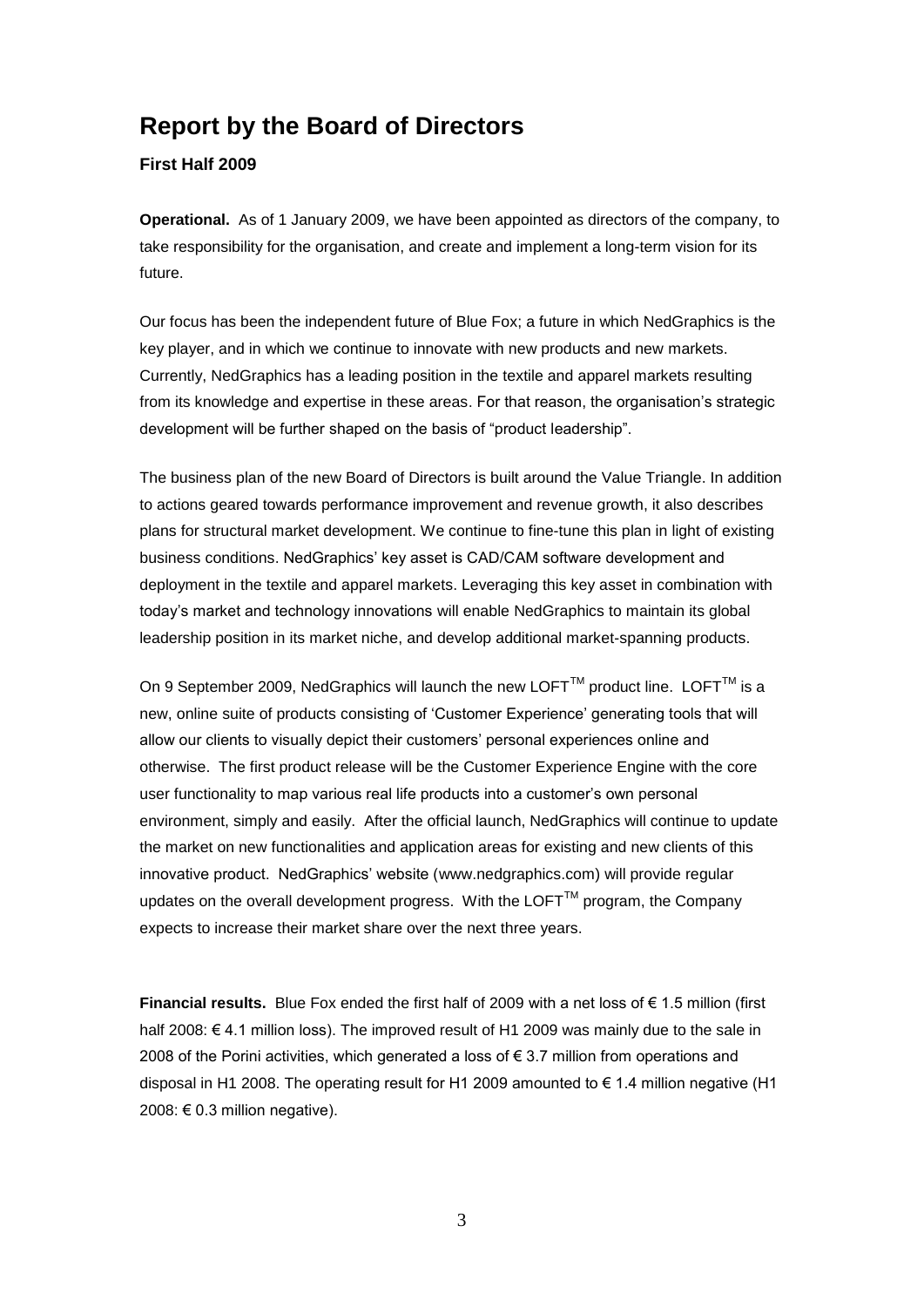The financial statements have been restated to remove the Porini activities from the results of the first quarter of 2008. The Porini loss from operations and disposal is classified as "Discontinued Operations" in the financial statements.

The continued activities include the CAD/CAM activities of NedGraphics and the ERP activities of Dynamics Perspective. The net revenue of NedGraphics decreased considerably by 25.5%, to € 3.4 million (H1 2008: € 4.6 million) as a result of ongoing weak global economic business conditions. The lower revenue had an immediate impact on the operating result, which decreased from € 0.4 million in H1 2008 to a loss of € 0.6 million in H1 2009. The revenue from the ERP activities of Dynamics Perspective decreased from  $\epsilon$  0.48 million in H1 2008 to € 0.44 million in H1 2009. The operating result of Dynamics Perspective declined from a loss of € 0.06 million in H1 2008 to a loss of € 0.1 million in H1 2009.

The holding company has been reduced to a small but effective team. Operating expenses in H1 2009 were € 0.71 million (H1 2008: € 0.63 million), however, the H1 2008 operating expenses included the release of a prior year provision in the amount of  $\epsilon$  0.12 million, and the H1 2009 operating expenses included € 0.33 million in expenses for the new Loft line. The operating loss for H1 2009 was  $\epsilon$  1.4 million (H1 2008:  $\epsilon$  0.3 million).

**Cash flow, investments, financing.** The operational cash flow in H1 2009 amounted to € 0.4 million negative (H1 2008: €1.6 million positive). The decline from H1 2008 is mainly due to the ongoing weak economic conditions. The cash flow from investments in H1 2009 was  $\epsilon$ 0.9 million negative (H1 2008: € 1.7 million negative). The improvement in H1 2009 is mainly due to the H1 2008 sale of the Porini activities.

Subsequent to H1 2009, in July 2009, an additional € 1 million in cash was received from the issue of 2.5 million new shares at € 0.40 per share.

The total change in cash and cash equivalents in H1 2009 amounted to  $\epsilon$  1.2 million negative (H1 2008: € 0.1 million negative).

**Balance sheet**. From 31 December 2008 fixed assets increased slightly from € 8.3 million to € 8.4 million. This is mainly due to the capitalization of developed software for the new Loft product line to be launched in September 2009.

Due to the negative results in the past few years, Blue Fox has losses that may be carried forward. These tax assets are not shown on the face of the balance sheet, because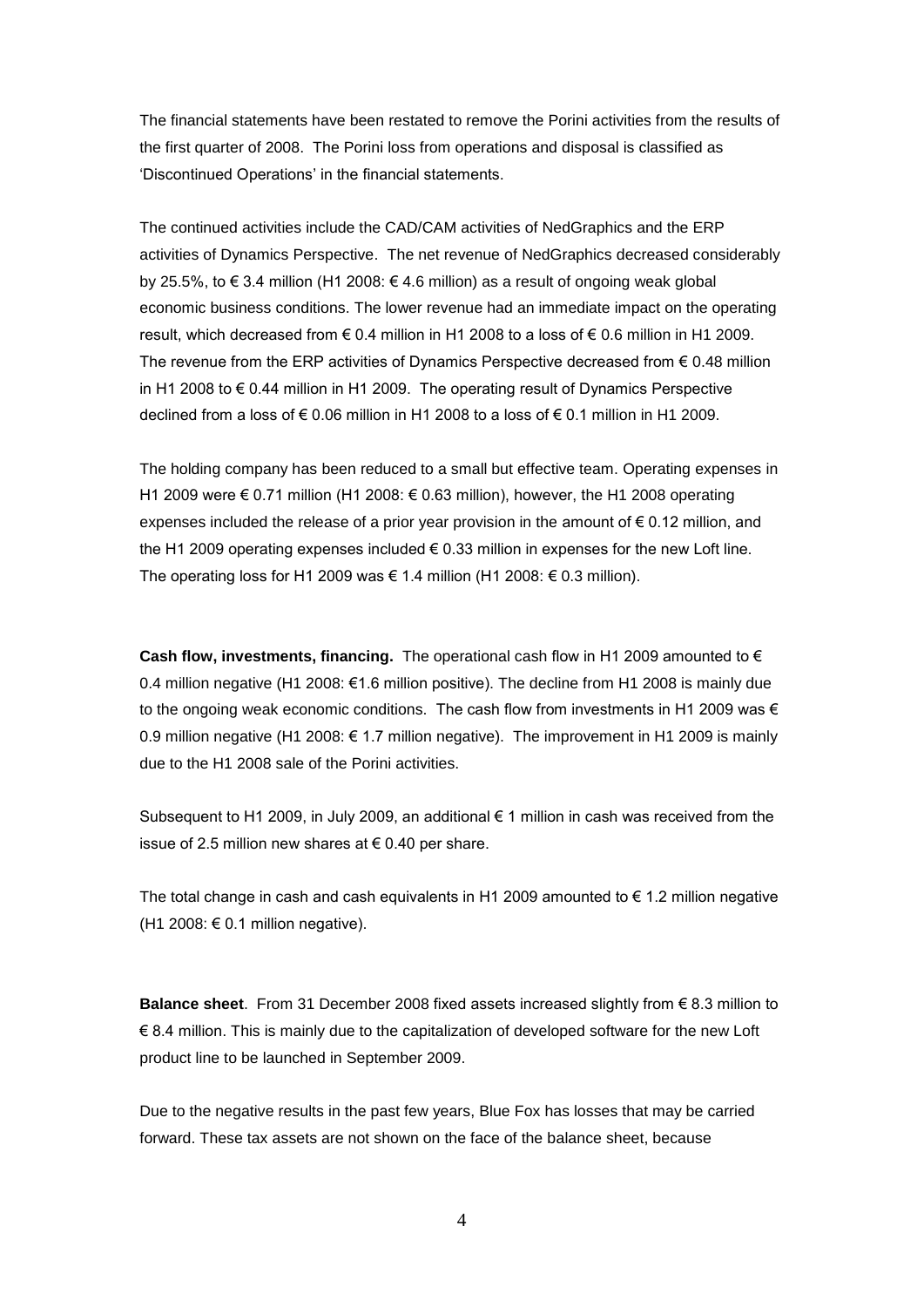management is currently insufficiently certain that sufficient taxable profits will be made in the near future to realise the value of these tax assets.

Shareholders' equity decreased from  $\epsilon$  4.05 million as of 31 December 2008 to  $\epsilon$  3.55 million as of 30 June 2009. This € 0.5 million decrease is mainly caused by the net loss in H1 2009 of € 1.5 million, the conversion of the convertible loan plus interest of € .87 million to shares, and the € .12 million fair value of the share options granted 30 June 2009. As a result of these changes including the conversion of the note from debt to equity, solvency increased to 32.1% at 30 June 2009, from 27.9% at 31 December 2008. Based on guarantee capital (equity including the mandatory convertible loan) solvency amounted to 33.7% at the end of 2008.

The number of outstanding ordinary shares, with a nominal value of  $\epsilon$  0.10 each, was 7,331,354 as of 30 June 2009.

Please see the accompanying financial statements and the notes to those statements for additional information.

**Outlook.** Currently our research and development activities in respect of the CAD/CAM software and the new developments for LOFT<sup>TM</sup> are located in Vianen (the Netherlands) and in Bucharest (Romania). Apart from the investments being made in LOFT $^{TM}$ , the forecasted investments in fixed assets will not differ significantly from the 2008 investments.

As there are very few synergies between NedGraphics" CAD/CAM business and Dynamics Perspective's ERP business, Blue Fox still intends to sell off Dynamics Perspective. Dynamics Perspective is a provider of ERP software and related services for the apparel industry, has a solid customer base, and is currently making the transfer to selling MS Axapta systems.

In the current, challenging economic conditions, it remains quite difficult to make accurate forecasts for the remainder of 2009 and for 2010.

The Board of Directors 26 August 2009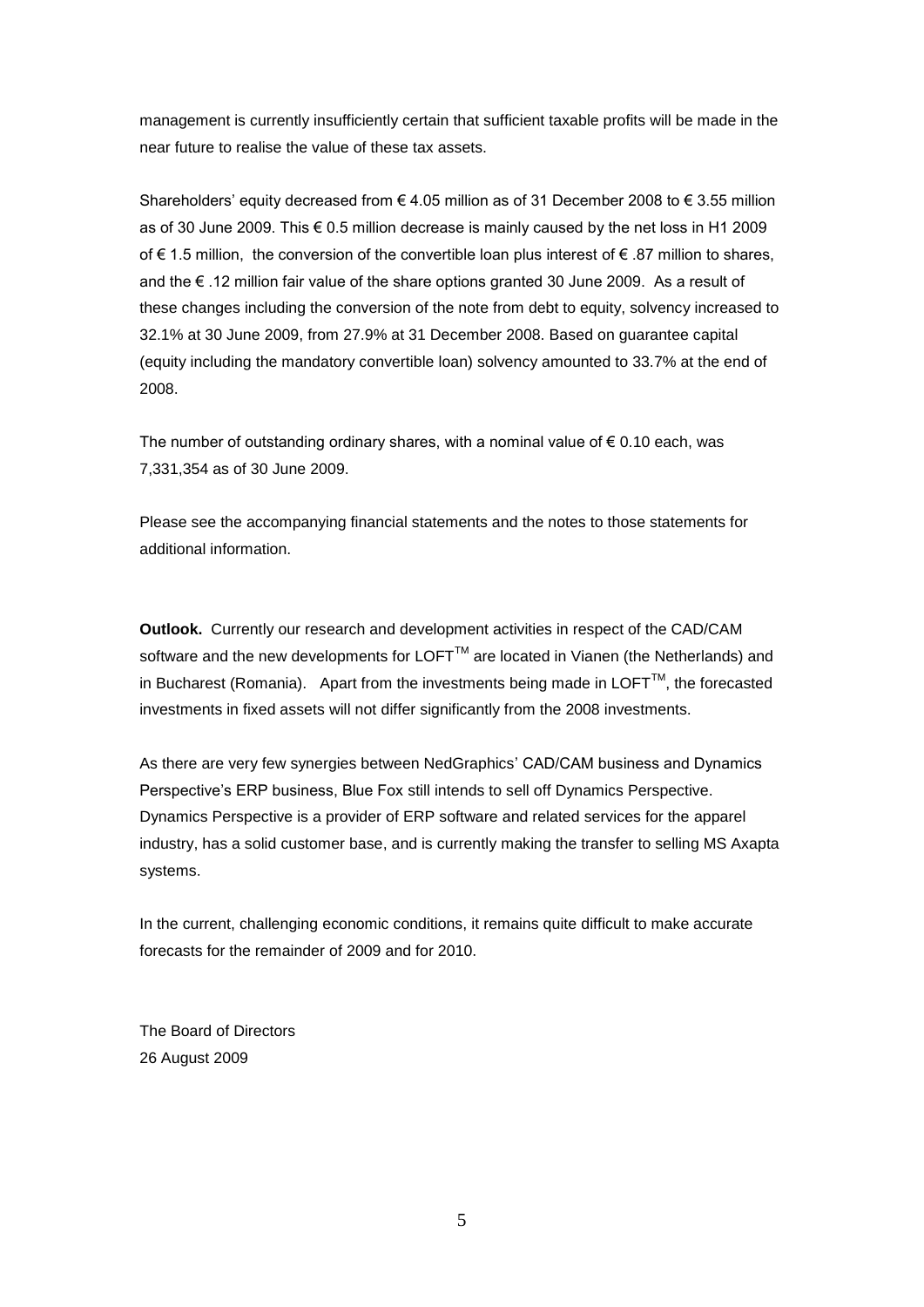# **Contents**

| Condensed consolidated statement of comprehensive income for the six months ended 30 June  8 |  |
|----------------------------------------------------------------------------------------------|--|
|                                                                                              |  |
| Condensed consolidated statement of cash flows for the six months ended 30 June 11           |  |
|                                                                                              |  |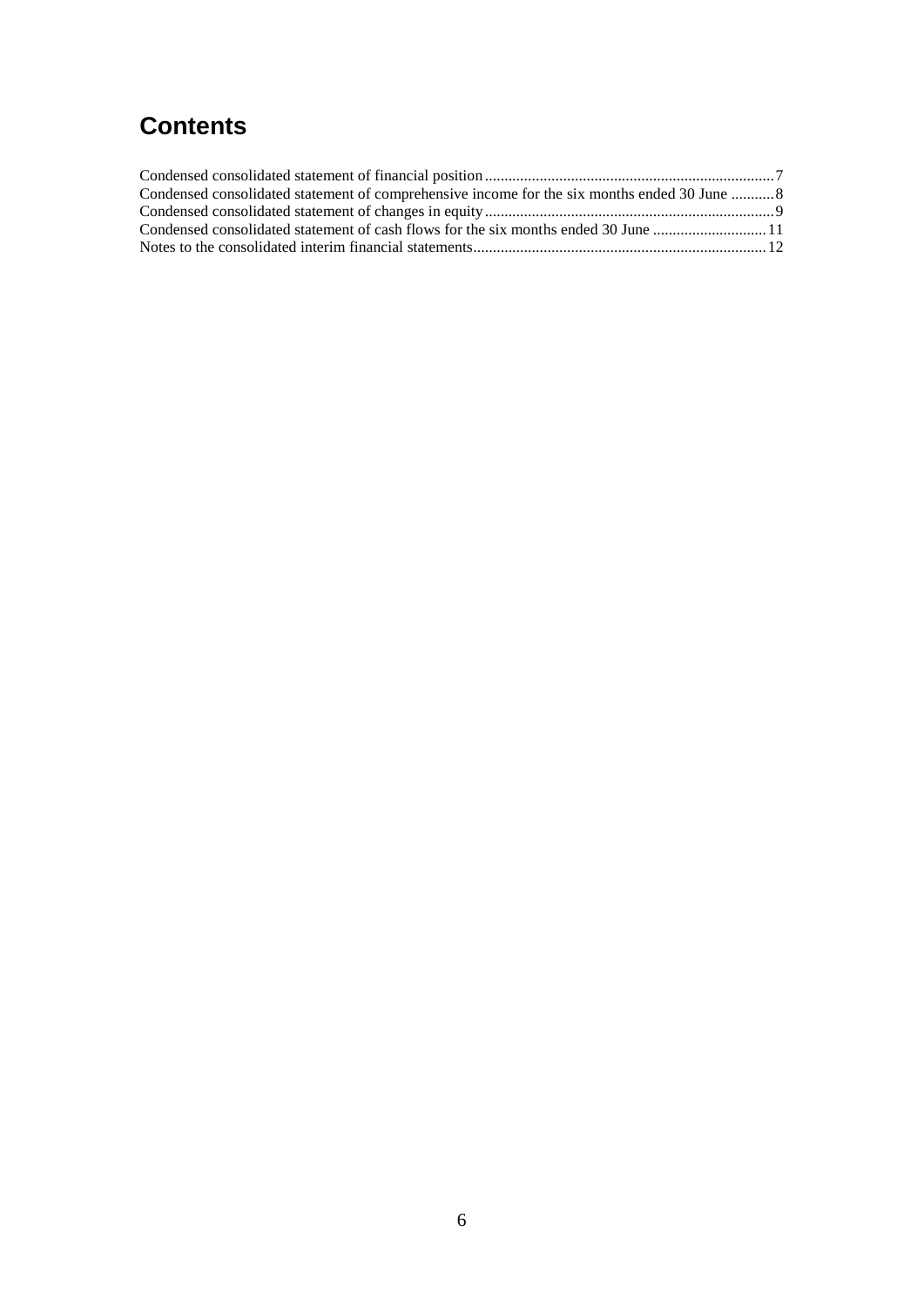# <span id="page-6-0"></span>**Condensed consolidated statement of financial position at 30 June 2009**

*In thousands of euro*

|                                                                     | 30 June 2009    | 31 December 2008 |
|---------------------------------------------------------------------|-----------------|------------------|
| <b>Assets</b>                                                       |                 |                  |
| Property, plant and equipment [1.4]<br>Intangible assets [1.4, 1.9] | 147<br>8,242    | 175<br>8,088     |
| Other investments [1.4]                                             |                 | 15               |
| <b>Total non-current assets</b>                                     | 8,389           | 8,278            |
|                                                                     |                 |                  |
| Inventories [1.4]                                                   | 7               | 7                |
| Work in progress [1.4]                                              | 46              | 131              |
| Trade and other receivables [1.4]                                   | 2,147           | 4,372            |
| Corporate income tax [1.4]                                          |                 | 12               |
| Cash and cash equivalents [1.4]<br><b>Total current assets</b>      | 480             | 1,720            |
|                                                                     | 2,680           | 6,242            |
| <b>Total assets</b>                                                 | 11,069          | 14,520           |
|                                                                     |                 |                  |
| <b>Equity</b>                                                       | 733             |                  |
| Issued capital [1.4, 1.10]<br>Share premium [1.4, 1.10]             | 31,713          | 8,867<br>22,709  |
| Legal reserves [1.4]                                                | 3,753           | 3,499            |
| Translation reserves [1.4]                                          | (50)            | (71)             |
| Retained earnings [1.4, 1.12]                                       | (32, 596)       | (30,956)         |
| <b>Total equity</b>                                                 | 3,553           | 4,048            |
| <b>Liabilities</b>                                                  |                 |                  |
| Interest-bearing loans and borrowings [1.4, 1.13]                   | 2,100           | 2,100            |
| Employee benefits [1.4]                                             | 88              | 72               |
| <b>Total non-current liabilities</b>                                | 2,188           | 2,172            |
|                                                                     |                 |                  |
| Interest-bearing loans and borrowings [1.4, 1.10, 1.11]             |                 | 850              |
| Trade and other payables [1.4]                                      | 2,215           | 2,728            |
| Deferred income [1.4]                                               | 3,113           | 4,722            |
| <b>Total current liabilities</b><br><b>Total liabilities</b>        | 5,328           | 8,300            |
| <b>Total equity and liabilities</b>                                 | 7,516<br>11,069 | 10,472<br>14,520 |
|                                                                     |                 |                  |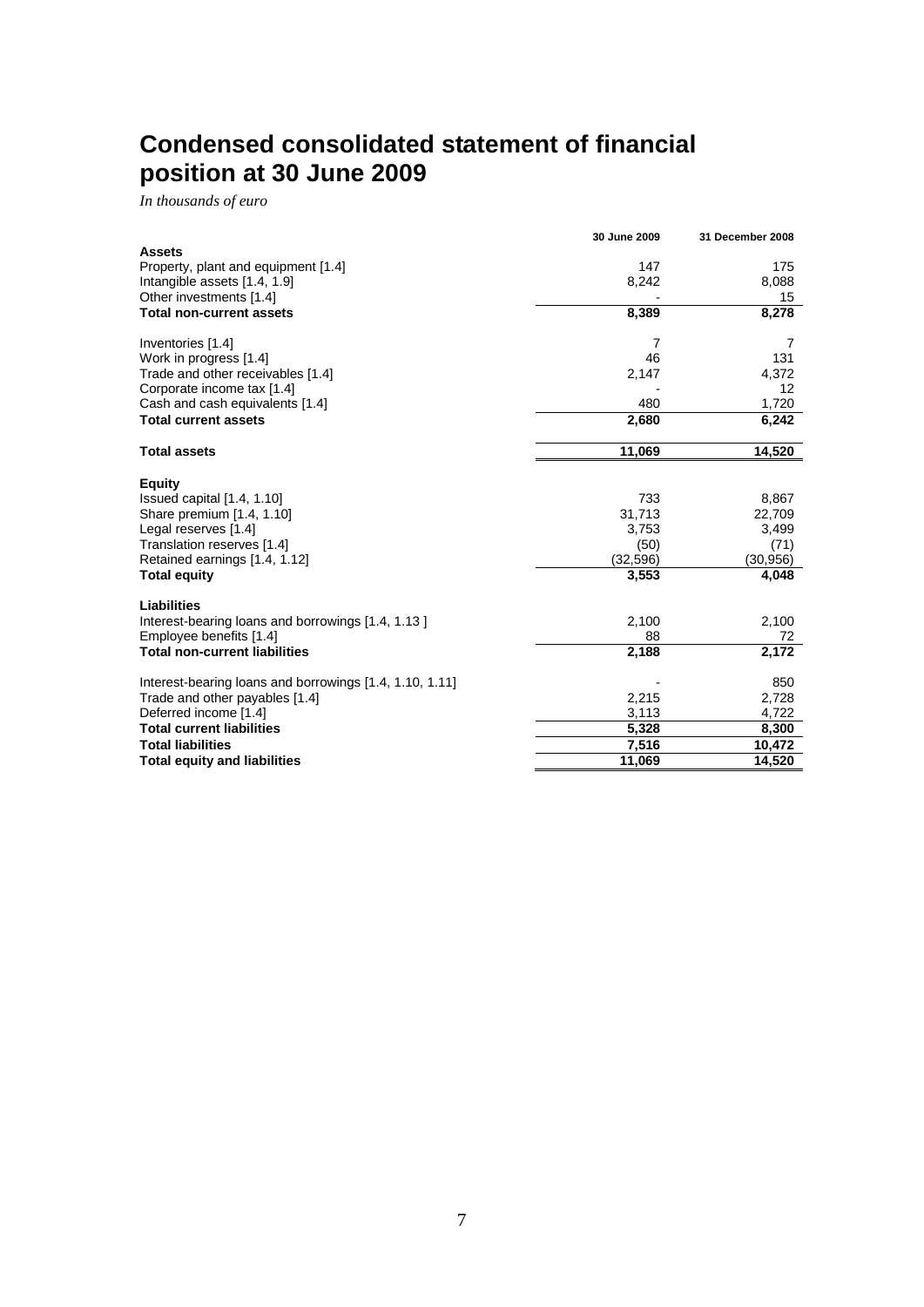# <span id="page-7-0"></span>**Condensed consolidated statement of comprehensive income for the six months ended 30 June**

*In thousands of euro*

|                                                                 | 2009     | 2008 restated* |
|-----------------------------------------------------------------|----------|----------------|
| <b>Continued operations</b>                                     |          |                |
| Net revenue                                                     | 3,850    | 5,058          |
| Cost of sales                                                   | (167)    | (249)          |
| <b>Gross profit</b>                                             | 3,683    | 4,809          |
| Wages and salaries                                              | 3,013    | 3,020          |
| Social security charges                                         | 462      | 535            |
| Amortization and depreciation                                   | 776      | 876            |
| Other operating costs                                           | 1,544    | 1,425          |
| Capitalized production                                          | (727)    | (734)          |
| Profit (loss) from operations                                   | (1, 385) | (313)          |
| Financial income                                                | 31       | 32             |
| Financial expense                                               | (150)    | (83)           |
| <b>Net finance costs</b>                                        | (119)    | (51)           |
| Profit (loss) before income tax                                 | (1, 504) | (364)          |
|                                                                 |          |                |
| Income tax expense                                              | (2)      | (38)           |
| Profit (loss) from continued operations                         | (1, 506) | (402)          |
| <b>Discontinued operations</b>                                  |          |                |
| Income (loss) from discontinued operations (net of income tax)  |          | (3,704)        |
| Profit (loss) for the period                                    | (1, 506) | (4,106)        |
| Other comprehensive income                                      |          |                |
| Foreign currency translation differences for foreign operations | 21       | 38             |
| Other comprehensive income for the period, net of income tax    | 21       | 38             |
| Total comprehensive income (loss) for the period                | (1, 485) | (4,068)        |
|                                                                 |          |                |
| Profit (loss) attributable to:                                  |          |                |
| Owners of the Company                                           | (1,506)  | (4, 106)       |
| Minority interest                                               |          |                |
| Profit (loss) for the period                                    | (1,506)  | (4, 106)       |
| Total comprehensive income (loss) attributable to:              |          |                |
| Owners of the Company                                           | (1, 485) | (4,068)        |
| Minority interest                                               |          |                |
| Total comprehensive income (loss) for the period                | (1,485)  | (4.068)        |
| Earning per share                                               |          |                |
| Basic earnings per share (in euros)                             | (0.24)   | (0.93)         |
| Diluted earnings per share (in euros)                           | (0.24)   | (0.92)         |
| Earning per share continued operations                          |          |                |
| Basic earnings per share (in euros)                             | (0.24)   | (0.09)         |
| Diluted earnings per share (in euros)                           | (0.24)   | (0.09)         |
|                                                                 |          |                |

\*See discontinued operations – note 1.8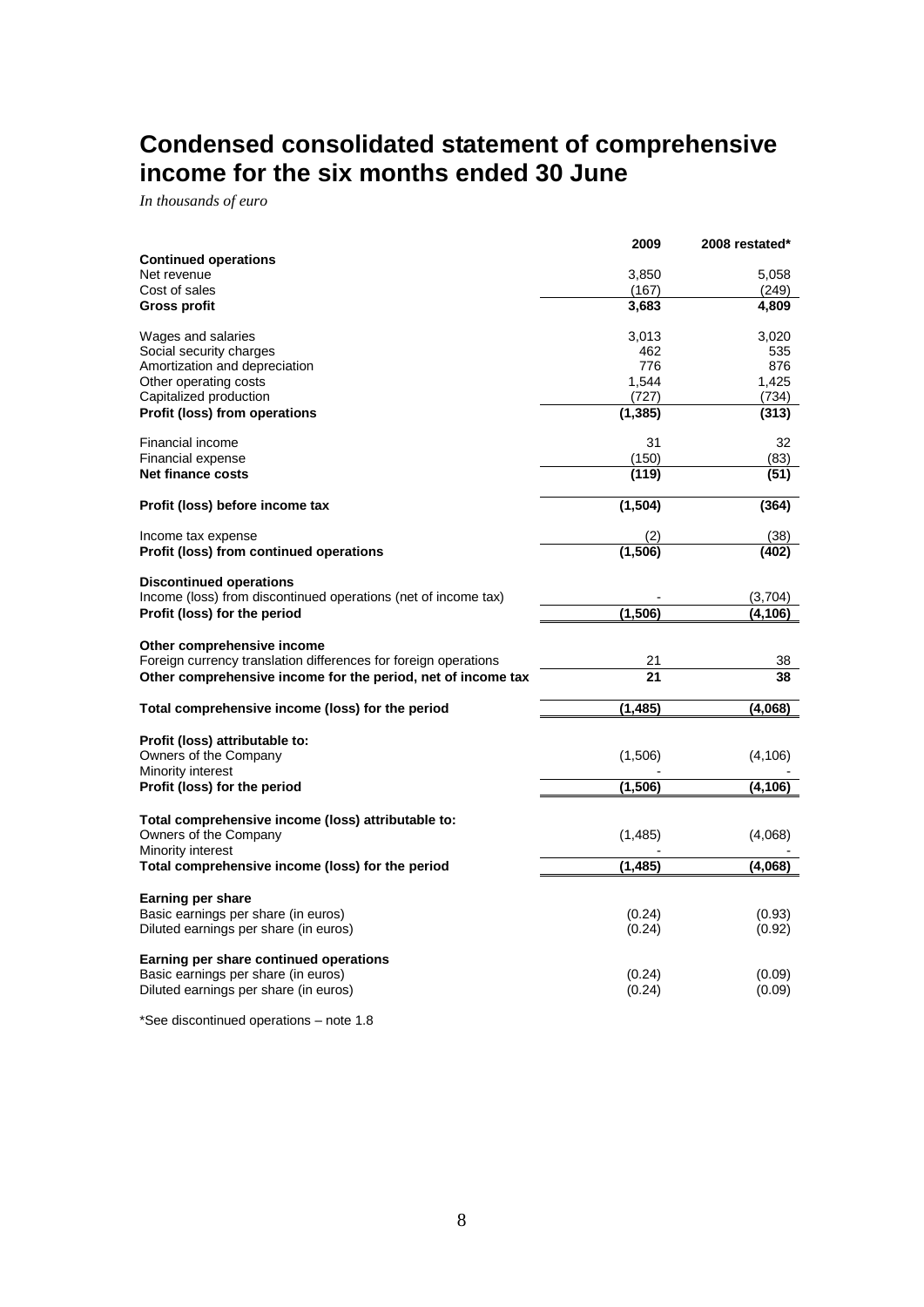# **Condensed consolidated statement of changes in equity**

For the six months ended 30 June 2008

#### **Attributable to equity holders of the Company**

<span id="page-8-0"></span>

| In thousands of euro                                                                   | Note | <b>Share</b><br>capital | Share<br>premium         | Trans-<br>lation<br>reserve | <b>Hedging</b><br>reserve | <b>Fair value</b><br>reserve | Revalu-<br>ation<br>reserve | <b>Reserve</b><br>for own<br>shares | <b>Retained</b><br>earnings | Other<br>legal<br>reserves | Total   | <b>Minority</b><br>interest | <b>Total</b><br>equity |
|----------------------------------------------------------------------------------------|------|-------------------------|--------------------------|-----------------------------|---------------------------|------------------------------|-----------------------------|-------------------------------------|-----------------------------|----------------------------|---------|-----------------------------|------------------------|
| Balance at 1 January 2008                                                              |      | 8,867                   | 22,709                   | (4)                         |                           |                              |                             |                                     | (27, 975)                   | 6,700                      | 10,297  | 18                          | 10,315                 |
| Total comprehensive income (loss) for the period                                       |      |                         |                          |                             |                           |                              |                             |                                     |                             |                            |         |                             |                        |
| Profit or (loss)                                                                       |      |                         |                          |                             |                           |                              |                             |                                     | (4,106)                     | $\sim$                     | (4,106) |                             | (4,106)                |
| Other comprehensive income                                                             |      |                         |                          |                             |                           |                              |                             |                                     |                             |                            |         |                             |                        |
| Foreign currency translation differences                                               |      |                         |                          | 38                          | ٠                         |                              |                             |                                     |                             |                            | 38      |                             | 38                     |
| Total other comprehensive income                                                       |      |                         | $\sim$                   | 38                          | $\sim$                    | ۰                            | $\overline{\phantom{a}}$    |                                     | $\overline{\phantom{a}}$    | $\overline{\phantom{a}}$   | 38      |                             | 38                     |
| Total comprehensive income (loss) for the period                                       |      |                         |                          | 38                          | ٠                         |                              |                             | ۰.                                  | (4,106)                     |                            | (4,068) |                             | (4,068)                |
| Transactions with owners, recorded directly in equity                                  |      |                         |                          |                             |                           |                              |                             |                                     |                             |                            |         |                             |                        |
| Changes in ownership interests in subsidiaries that do not result in a loss of control |      |                         |                          |                             |                           |                              |                             |                                     |                             |                            |         |                             |                        |
| Divestment of minority participations                                                  |      |                         |                          |                             |                           |                              |                             |                                     |                             |                            |         | (18)                        | (18)                   |
| Total changes in ownership interests in subsidiaries                                   |      |                         | $\overline{\phantom{a}}$ | $\overline{\phantom{a}}$    | ٠                         |                              | $\overline{\phantom{a}}$    |                                     | $\overline{\phantom{0}}$    | $\overline{\phantom{a}}$   |         | (18)                        | (18)                   |
| Total transactions with owners                                                         |      |                         | $\overline{\phantom{a}}$ |                             |                           |                              |                             |                                     |                             |                            |         | (18)                        | (18)                   |
| Transfer from other reserves                                                           |      |                         | $\overline{\phantom{a}}$ | $\overline{\phantom{a}}$    | $\overline{\phantom{a}}$  | ۰                            | ٠                           | $\overline{\phantom{a}}$            | 3,237                       | (3,237)                    |         |                             |                        |
| Balance at 30 June 2008                                                                |      | 8,867                   | 22,709                   | 34                          |                           |                              |                             |                                     | (28, 844)                   | 3,463                      | 6,229   |                             | 6,229                  |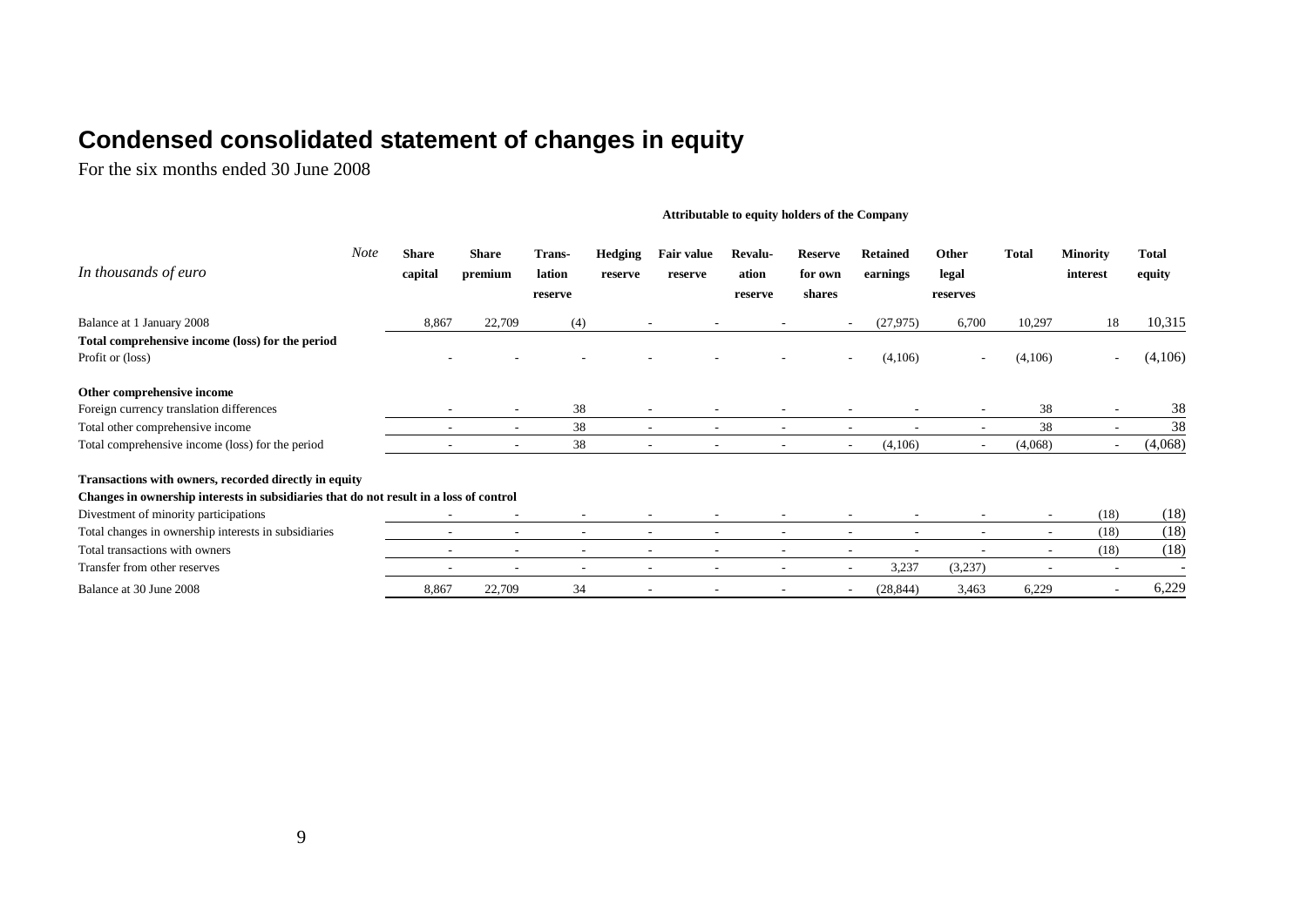# **Condensed consolidated statement of changes in equity (continued)**

For the six months ended 30 June 2009

#### **Attributable to equity holders of the Company**

| In thousands of euro                                                            | <b>Note</b> | <b>Share</b><br>capital | Share<br>premium         | Trans-<br>lation<br>reserve | Hedging<br>reserve | <b>Fair value</b><br>reserve  | Revalu-<br>ation<br>reserve | <b>Reserve</b><br>for own<br>shares | <b>Retained</b><br>earnings       | Other<br>legal<br>reserves | <b>Total</b>             | <b>Minority</b><br>interest | <b>Total</b><br>equity |
|---------------------------------------------------------------------------------|-------------|-------------------------|--------------------------|-----------------------------|--------------------|-------------------------------|-----------------------------|-------------------------------------|-----------------------------------|----------------------------|--------------------------|-----------------------------|------------------------|
| Balance at 1 January 2009                                                       |             | 8,867                   | 22,709                   | (71)                        |                    |                               |                             |                                     | (30,956)                          | 3,499                      | 4,048                    |                             | 4,048                  |
| Total comprehensive income (loss) for the period                                |             |                         |                          |                             |                    |                               |                             |                                     |                                   |                            |                          |                             |                        |
| Profit or (loss)                                                                |             |                         |                          |                             |                    |                               |                             |                                     | (1,506)                           |                            | (1,506)                  |                             | (1,506)                |
| Other comprehensive income                                                      |             |                         |                          |                             |                    |                               |                             |                                     |                                   |                            |                          |                             |                        |
| Foreign currency translation differences                                        |             |                         | $\overline{\phantom{a}}$ | 21                          |                    |                               |                             |                                     |                                   |                            | 21                       |                             | 21                     |
| Total other comprehensive income                                                |             |                         | $\overline{\phantom{a}}$ | 21                          |                    | $\overline{\phantom{a}}$      | $\overline{\phantom{a}}$    |                                     | $\overline{\phantom{a}}$          |                            | 21                       |                             | 21                     |
| Total comprehensive income (loss) for the period                                |             |                         | $\overline{\phantom{a}}$ | 21                          |                    | $\overline{\phantom{a}}$<br>۰ | ٠                           |                                     | (1,506)<br>$\sim$                 | $\sim$                     | (1,485)                  |                             | (1, 485)               |
| Transactions with owners, recorded directly in equity                           |             |                         |                          |                             |                    |                               |                             |                                     |                                   |                            |                          |                             |                        |
| Contributions by and distributions to owners                                    |             |                         |                          |                             |                    |                               |                             |                                     |                                   |                            |                          |                             |                        |
| Reduction of nominal value of the shares from EUR<br>2.00 to EUR 0.10 per share | 1.10        | (8, 424)                | 8,424                    |                             |                    |                               |                             |                                     |                                   |                            |                          |                             |                        |
| Issue of convertible notes (net of tax)                                         | 1.10        | 290                     | 580                      |                             |                    |                               |                             |                                     |                                   |                            | 870                      |                             | 870                    |
| Share-based payments                                                            | 1.12        |                         | $\overline{\phantom{a}}$ |                             |                    |                               | $\overline{\phantom{a}}$    |                                     | 120<br>۰                          | $\sim$                     | 120                      | $\sim$                      | <b>120</b>             |
| Total contributions by and distributions to owners                              |             | (8, 134)                | 9,004                    | $\overline{\phantom{a}}$    |                    | ٠<br>۰                        | ٠                           |                                     | 120<br>٠                          |                            | 990                      |                             | 990                    |
| Total transactions with owners                                                  |             | (8, 134)                | 9,004                    | $\overline{\phantom{a}}$    |                    | ٠<br>٠                        | ٠                           |                                     | 120<br>۰                          |                            | 990                      |                             | 990                    |
| Transfer to other reserves                                                      |             |                         | $\overline{\phantom{a}}$ |                             |                    |                               |                             |                                     | (254)<br>$\overline{\phantom{a}}$ | 254                        | $\overline{\phantom{a}}$ | $\overline{\phantom{a}}$    |                        |
| Balance at 30 June 2009                                                         |             | 733                     | 31,713                   | (50)                        |                    |                               |                             |                                     | (32,596)                          | 3,753                      | 3,553                    |                             | 3,553                  |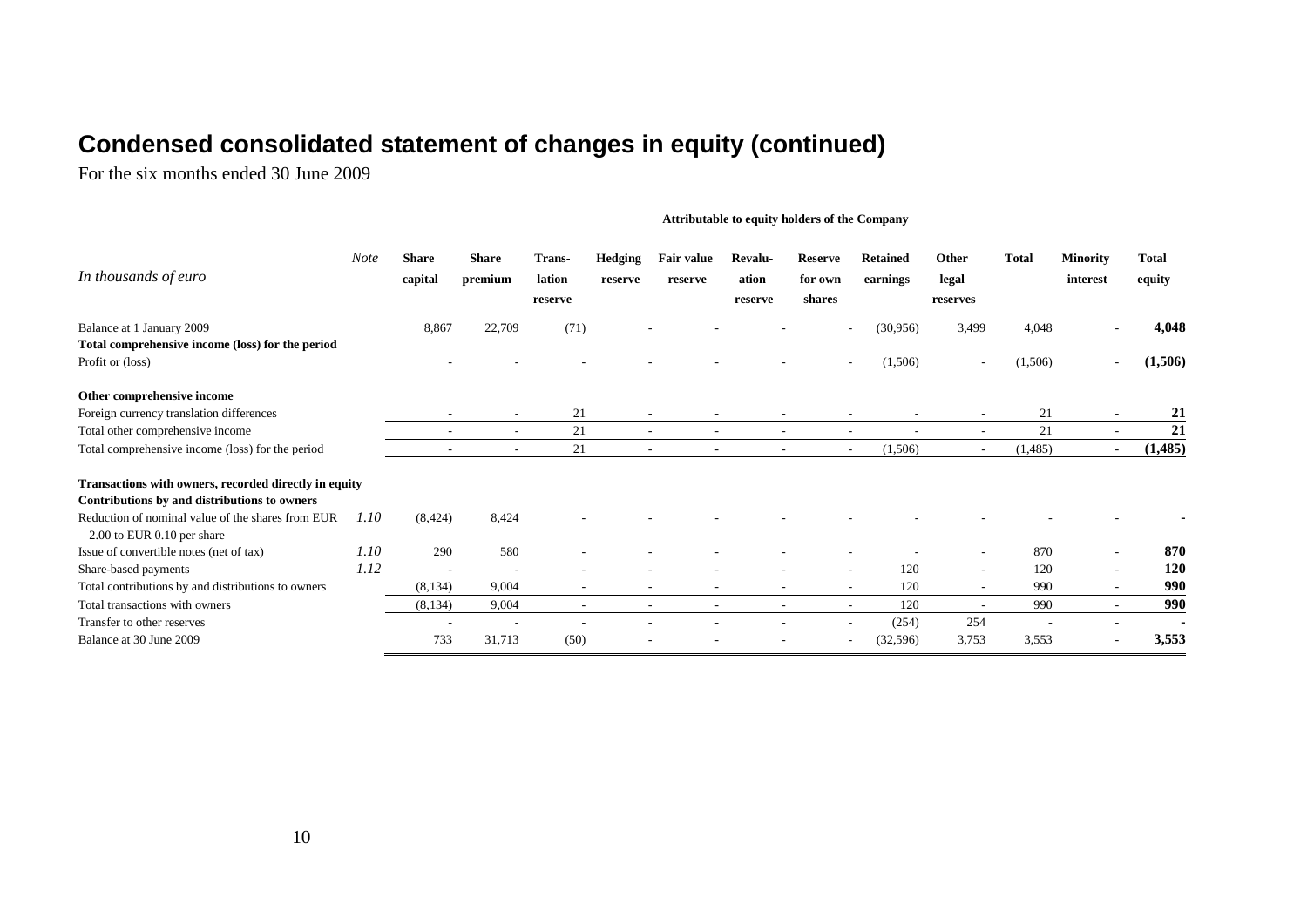# <span id="page-10-0"></span>**Condensed consolidated statement of cash flows for the six months ended 30 June**

*In thousands of euro*

|                                                            | 2009           | 2008 restated* |
|------------------------------------------------------------|----------------|----------------|
| Profit (loss) from operations                              | (1,385)        | (313)          |
| Depreciation and amortization                              | 776            | 876            |
| Change in inventories and work in progress                 | 85             | (83)           |
| Change in trade and other receivables                      | 2,225          | 1,968          |
| Change in trade and other payables                         | (513)          | 249            |
| Change in provisions / employee benefits                   | (1,593)        | (1,020)        |
| Equity settled share based payment                         | 120            |                |
| Interest paid                                              | (119)          | (51)           |
| Corporate income tax                                       | 10             | (36)           |
| Cash flow from (used in) operating activities              | (394)          | 1,590          |
| Investments:                                               |                |                |
| Intangible assets                                          | (873)          | (734)          |
| Property, plant and equipment                              | (31)           | (72)           |
| Disposals:                                                 |                |                |
| Property, plant and equipment                              | $\overline{2}$ |                |
| Sale of subsidiaries (including cash and cash equivalents) |                | (912)          |
| Exchange rate differences                                  | 21             | 27             |
| Cash flow from (used in) investment activities             | (881)          | (1,691)        |
| Net proceeds from issue of shares                          | 870            |                |
| Granted loans                                              | (850)          |                |
| <b>Redemption loans</b>                                    | 15             |                |
| Cash flow from (used in) financing activities              | 35             |                |
| <b>Change in liquid assets</b>                             | (1, 240)       | (101)          |
|                                                            |                |                |
| Cash and cash equivalents                                  | 1,720          | 1,025          |
| Bank overdraft                                             |                |                |
| Balance related to assets held for sale                    |                |                |
| <b>Balance at 1 January</b>                                | 1,720          | 1,025          |
| Cash and cash equivalents                                  | 480            | 2,229          |
| Bank overdraft                                             |                | (1,305)        |
| Balance related to assets held for sale                    |                |                |
| <b>Balance at 30 June</b>                                  | 480            | 924            |
| <b>Change in liquid assets</b>                             | (1, 240)       | (101)          |
|                                                            |                |                |

\*See discontinued operations – note 1.8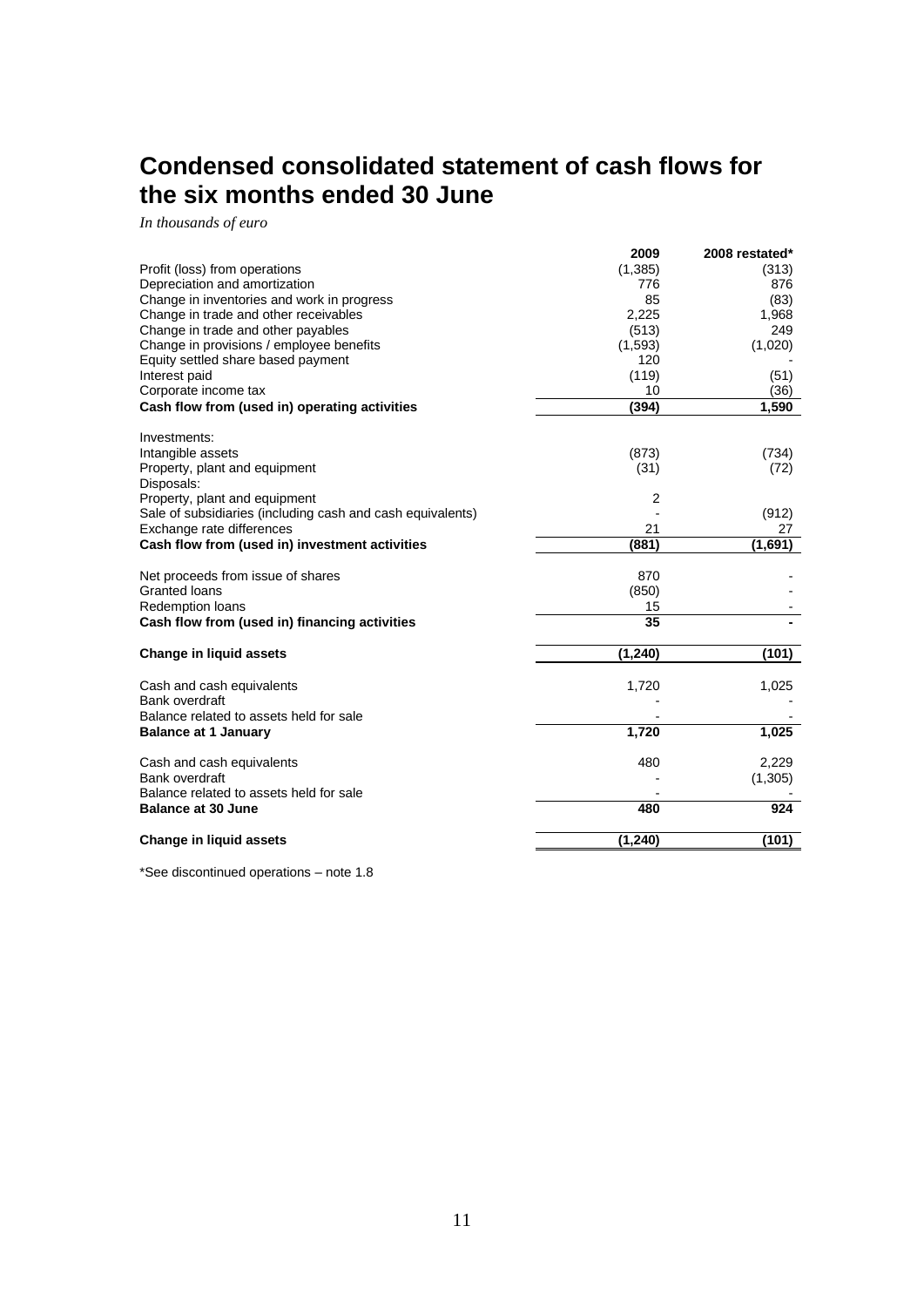# **1 Notes to the consolidated interim financial statements**

## <span id="page-11-0"></span>*1.1 The company*

The company was incorporated on 10 May 1999. Its founders were the shareholders of Blue Fox Enterprises B.V., who brought in the share capital of Blue Fox Enterprises B.V. Blue Fox Enterprises N.V. is a holding company, which holds 100% participations in a number of companies. Blue Fox is a global provider of integrated specialized design, production and planning software for the textile and apparel industry.

Blue Fox Enterprises N.V. (the "Company") is a company domiciled in The Netherlands. The condensed consolidated interim financial statements of the Company as of and for the six months ended 30 June 2009 comprise the Company and its subsidiaries (together referred to as the "Group") and the Group"s interests in associates and jointly controlled entities. The consolidated financial statements of the Group as of and for the year ended 31 December 2008 are available upon request from the Company"s registered office and on the Group"s website www.bluefox.nl.

## *1.2 Statement of compliance*

These condensed consolidated interim financial statements have been prepared in accordance with IAS 34 *Interim Financial Reporting*. They do not include all of the information required for full annual financial statements, and should be read in conjunction with the consolidated financial statements of the Group as of and for the year ended 31 December 2008. These condensed consolidated interim financial statements were approved by the Board of Directors on 26 August 2009.

The interim financial statements are presented in euros, which is the company's functional currency, rounded to the nearest thousand. They are prepared on the historical cost basis, unless otherwise stated.

## *1.3 Going concern*

For 2009 there are no loans repayable, nor are there bank overdrafts to take into account. It should be noted, however, that the company still finds itself in a challenging financial position with holding costs weighing heavily on operational results. The current market conditions require resourcefulness and good contingency plans. Yet, in the adopted stand-alone scenario, Blue Fox is fit to face these challenges and is expected to be able to respond to market conditions in a swift and adequate way. Based on the Group"s financial position, its assets, its current development of a new line of products (Loft Customer Experience products), and the outlook of the financial performance for the forthcoming year, management is confident that Blue Fox will be able to continue as a going concern.

## *1.4 Summary of accounting policies*

The accounting policies applied by the Group in these condensed consolidated interim financial statements are the same as those applied by the Group in its consolidated financial statements as of and for the year ended 31 December 2008.

## *1.5 Estimates*

The preparation of interim financial statements requires management to make judgments, estimates and assumptions that affect the application of accounting policies and the reported amounts of assets and liabilities, income and expense. Actual results may differ from these estimates. Except as described below, in preparing these condensed consolidated interim financial statements, the significant judgments made by management in applying the Group"s accounting policies and the key sources of estimation uncertainty were the same as those that applied to the consolidated financial statements as of and for the year ended 31 December 2008.

## *1.6 Financial risk management*

### **Credit risk – Financing**

As a result of the deteriorating economic circumstances in 2008 and 2009, the Company has experienced difficulties in obtaining credit facilities.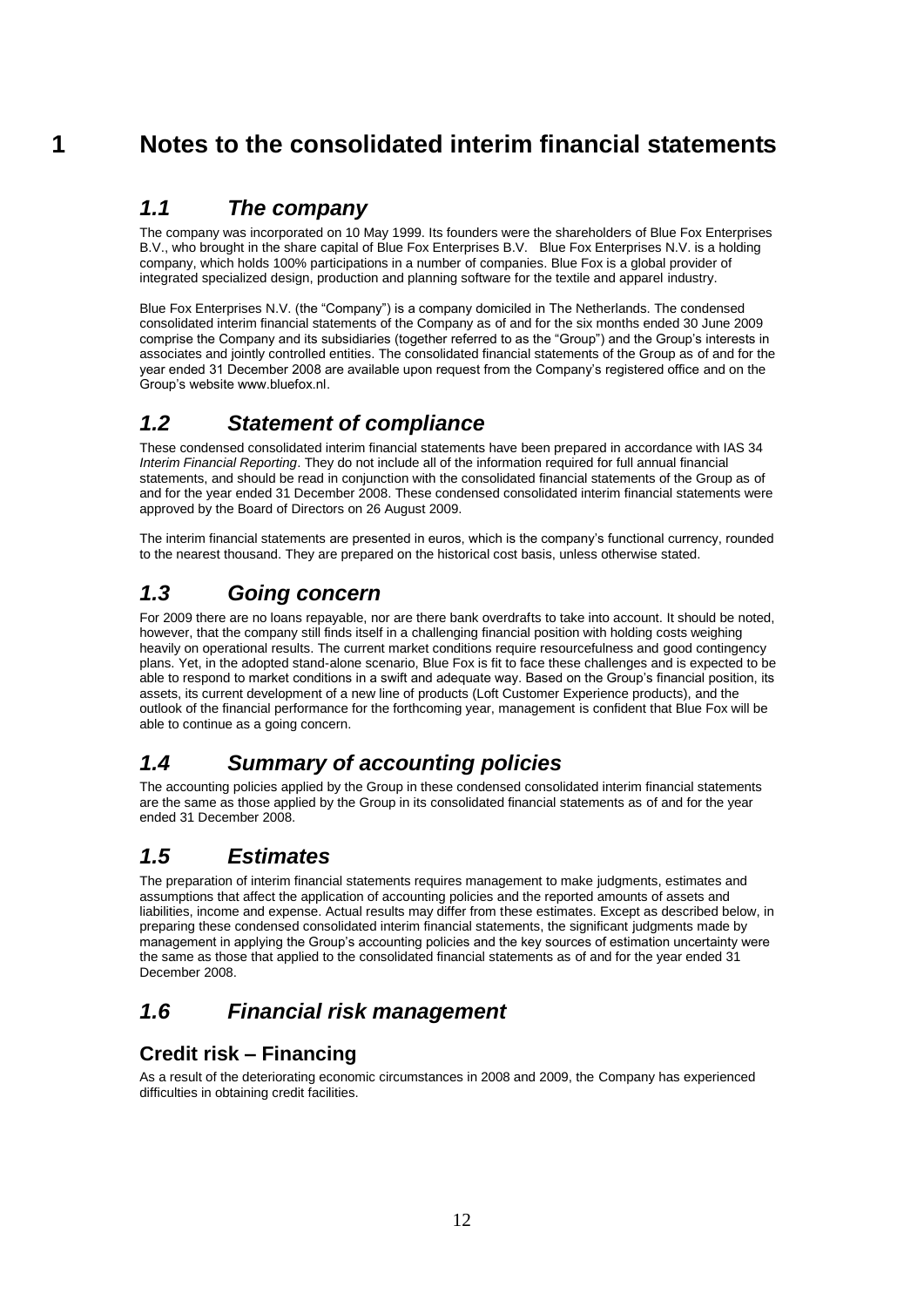## *1.7 Segment reporting*

A segment is a distinguishable component of the Group that is engaged either in providing products or services (business segment), or in providing products or services within a particular economic environment (geographical segment), which is subject to risks and rewards that are different from those of other segments.

Blue Fox management uses the operating companies to steer and allocate resources to the different divisions. This leads to the following segmentation:

• NedGraphics EMEA: makes and sells CAD/CAM software and related services for the textile and apparel industry in Europe, Middle East and Asia

• NedGraphics USA: makes and sells CAD/CAM software and related services for the textile and apparel industry in the Americas

• Dynamics Perspective (DPI): sells ERP software and related services for the apparel industry

The "other" segment comprises the results of the holding. Mentioned segments differ as to products, customers, market approach and business risks. The table below shows the results per segment. Intersegment pricing is determined on an arm's length basis. Segment results, assets and liabilities include items directly attributable to a segment as well as those that can be allocated on a reasonable basis. Unallocated items comprise mainly income-earning assets and revenue, interest-bearing loans, borrowings and expenses, and corporate assets and expenses. The segment capital expenditure is the total cost incurred during the period to acquire segment assets that are expected to be used for more than one period.

#### **Business segment reporting**

| in thousands of euros    | <b>EMEA</b> | <b>USA</b> | <b>DPI</b> | Other | Total   |
|--------------------------|-------------|------------|------------|-------|---------|
| External revenue         | 1,765       | 1.645      | 440        | ٠     | 3,850   |
| Result before income tax | (524)       | (21)       | (117)      | (842) | (1,504) |
| Total assets             | 6.209       | 1.721      | 327        | 2.812 | 11,069  |

### *1.8 Discontinued operations*

The results of the Porini activities have been deconsolidated as of April 2008. With the current segmentation in place, the Porini activities represent an entire segment and therefore, the results of the Porini activities have been recognized under "discontinued operations" in the income statement. The comparative figures for 2008 have been adjusted accordingly. The income statement below has been re-presented to show the discontinued operations separately from continuing operations.

#### **Results of discontinued operations**

| in thousands of euros                                      |          |
|------------------------------------------------------------|----------|
| Revenue                                                    | 1,228    |
| Expenses                                                   | 1,551    |
| Result on Product Development                              | 62       |
| Profit (loss) from operations                              | (261)    |
| Interest income (expense)                                  | (37)     |
| Income tax expense                                         | 13       |
| Minority interest                                          | 5        |
| Profit (loss) from operating activities, net of income tax | (316)    |
| Gain on sale of discontinued operation                     | (3,388)  |
| Profit (loss) for the period                               | (3,704)  |
| Basic earnings (loss) per share $(\epsilon)$               | (0.84)   |
| Diluted earnings (loss) per share $(\epsilon)$             | (0.84)   |
| Cash flows from (used in) discontinued operations          |          |
| in thousands of euros                                      |          |
| Net cash from operating activities                         | 316      |
| Net cash from investing activities                         | (78)     |
| Net cash from financing activities                         |          |
| Net cash from (used in) discontinued operations            | 238      |
| Effect of disposal on the financial position of the group  |          |
| in thousands of euros                                      |          |
| Property, plant, equipment                                 | (75)     |
| Inventories                                                | (27)     |
| Intangible fixed assets                                    | (3, 332) |
| Trade and other receivables                                | (3,747)  |
| Cash and cash equivalents                                  | 456      |
|                                                            |          |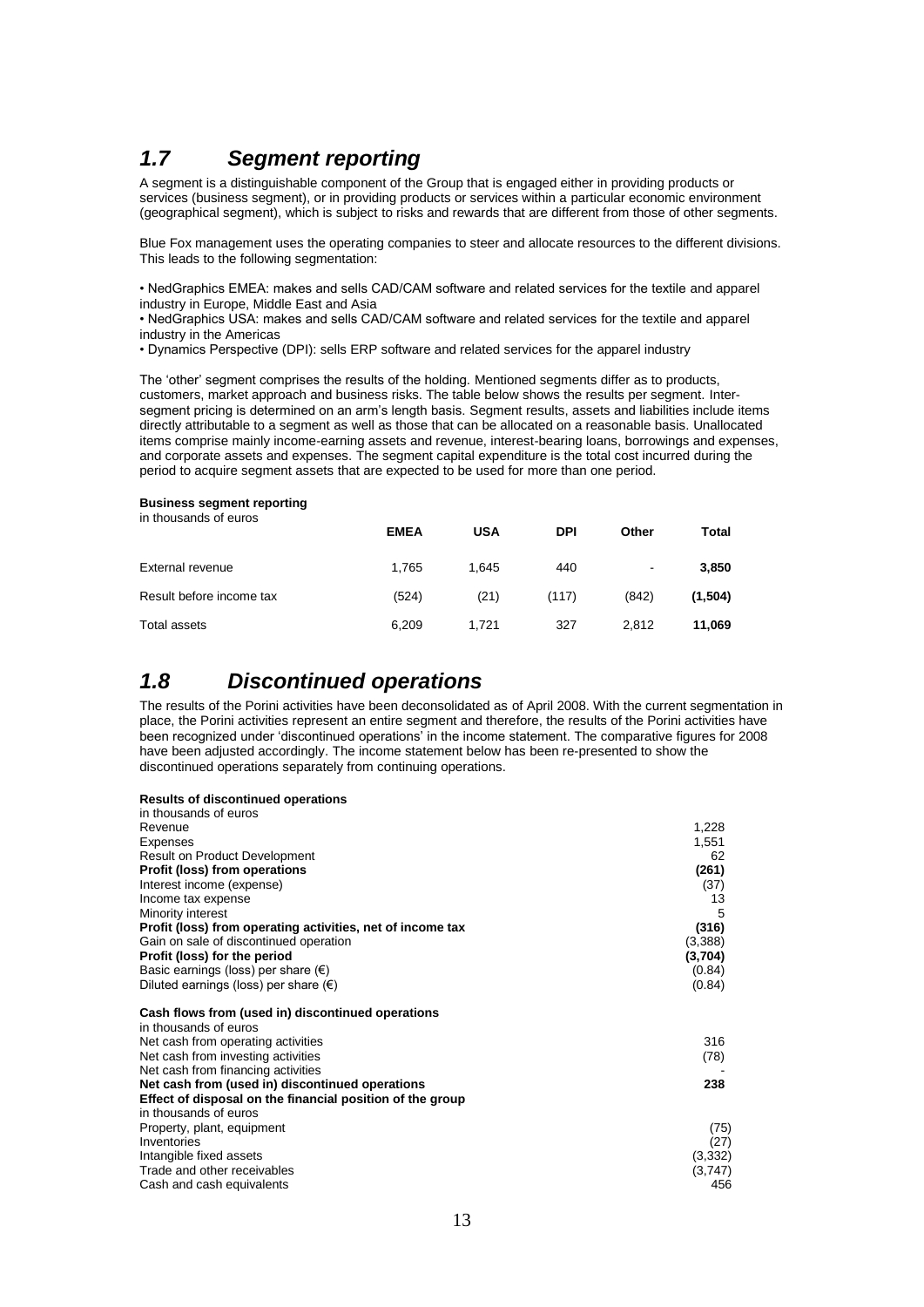| 2,906<br>552<br>(3,267) |
|-------------------------|
| (156)                   |
| 456                     |
| 300                     |
|                         |

#### *1.9 Intangible assets*

#### **Impairment test for intangible fixed assets**

The carrying amounts of the Group"s assets, other than inventories and deferred tax assets, are reviewed at each balance sheet date to determine whether there is any indication of impairment. If any such indication exists, the asset's recoverable amount is estimated. For goodwill, assets that have an indefinite useful life and intangible assets that are not yet available for use, the recoverable amount is estimated at each balance sheet date, or when there is an indication of impairment. An impairment loss is recognized whenever the carrying amount of an asset or its cash-generating unit exceeds its recoverable amount. Impairment losses are recognized in the income statement. Impairment losses recognized in respect of cash-generating units are allocated first to reduce the carrying amount of any goodwill allocated to cash-generating units (group of units) and then, to reduce the carrying amount of the other assets in the unit (group of units) on a pro rata basis. When a decline in the fair value of an available-for-sale financial asset has been recognized directly in equity and there is objective evidence that the asset is impaired, the cumulative loss that had been recognized directly in equity is recognized in profit or loss even though the financial asset has not been derecognized. The amount of the cumulative loss that is recognized in profit or loss is the difference between the acquisition cost and current fair value, less any impairment loss on that financial asset previously recognized in profit or loss.

#### *1.10 Share capital*

#### **Share issues**

The shares of Blue Fox Enterprises N.V. have been listed on the Official Market of Euronext Amsterdam N.V. since 21 May 1999.

The limited sum received for the Porini activities and the expectations for the second half of 2008 were reasons for Blue Fox to raise additional funding of € 850,000. On an extraordinary meeting of shareholders, held on 12 December 2008, it was decided to raise this capital through a new share issue by means of a convertible loan, with issue price of € 0.30. In order to realize this the nominal value had to be decreased from € 2.00 to € 0.10. Such a decrease is subject to a two-month objection period deferring the actual issue into 2009. Therefore, it was decided to issue a convertible loan of € 850,000 to cover the time between capital requirement and the effectuation of the issue. The loan, with the obligation to convert as soon as the nominal value of the Blue Fox shares had been reduced, had a conversion price of  $\epsilon$  0.30 and was fully paid up by Blue Fox" main shareholders. The nominal loan of € 850,000, together with the accrued interest of approximately € 20,000 was converted in shares on 5 March 2009, resulting in the issuance of 2,897,652 new shares.

The number of shares outstanding per 31 December 2008 was 4,433,702 with a nominal value of  $\epsilon$  2.00, resulting in a share capital of € 8,867,404 at the end of 2008. After decreasing the nominal value of the Blue Fox shares to € 0.10 and issuing the new shares in 2009, the new share capital as of 30 June 2009 was € 733,135 and the new share premium  $€ 31,712.696$ .

### *1.11 Convertible notes*

On 5 March 2009 the convertible loan of  $\in$  850,000 was converted to shares for a price of  $\in$  0.30.

### *1.12 Share-based payments*

During the six-month period ended on 30 June 2009 the Company issued the following share-based payments:

#### **Share option program (equity settled)**

Since the shareholders have asked an extra effort of the management and key personnel, the Company established a share option program on 25 May 2009 that entitles management and key personnel to purchase